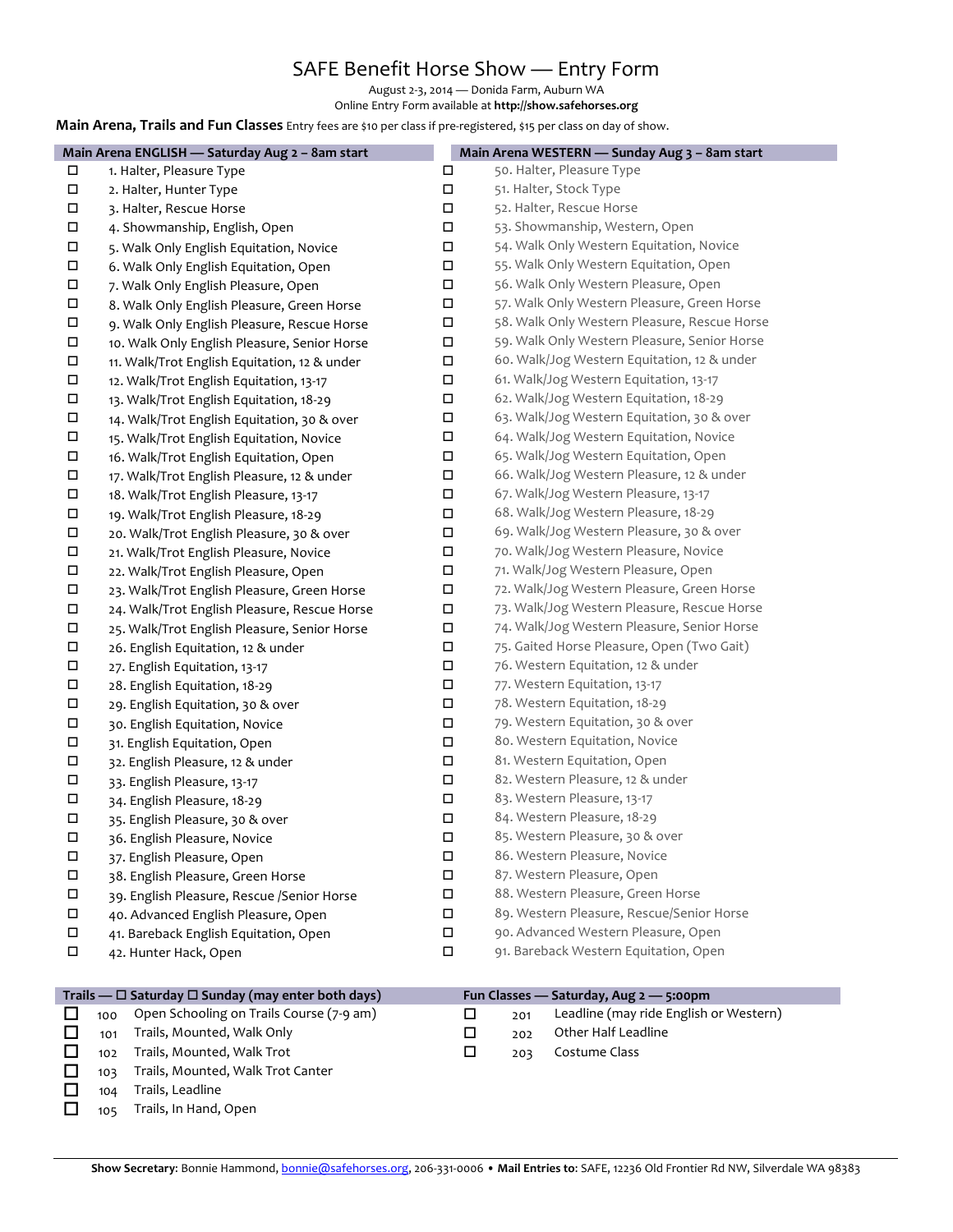## SAFE Benefit Horse Show - Entry Form

August 2-3, 2014 — Donida Farm, Auburn WA

Online Entry Form available at http://show.safehorses.org

#### **REGISTRATION FORM**

|                                                                                                   |  | Age: and the set of the set of the set of the set of the set of the set of the set of the set of the set of th |  |  |
|---------------------------------------------------------------------------------------------------|--|----------------------------------------------------------------------------------------------------------------|--|--|
|                                                                                                   |  |                                                                                                                |  |  |
|                                                                                                   |  |                                                                                                                |  |  |
|                                                                                                   |  |                                                                                                                |  |  |
|                                                                                                   |  |                                                                                                                |  |  |
| High Point Age Division:                                                                          |  | Novice Rider?                                                                                                  |  |  |
| 12 & under $\Box$ 13-17 $\Box$ 18-29 $\Box$ 30 & over<br>$\Box$ Yes $\Box$ No                     |  |                                                                                                                |  |  |
|                                                                                                   |  |                                                                                                                |  |  |
| Horse Age: $\Box$ Mare $\Box$ Gelding (NO STALLIONS)                                              |  |                                                                                                                |  |  |
| My horse is a: (check all that apply)<br>■ Rescue Horse ■ Green Horse ■ Senior Horse (18 or over) |  |                                                                                                                |  |  |
| <b>PRE ENTRY FEES</b>                                                                             |  |                                                                                                                |  |  |
| Main Arena/Trails/Fun Classes x \$10 per class                                                    |  |                                                                                                                |  |  |

| Main Arena/Trails/Fun Classes __________ x \$10 per class         |                                              |                                                  |  |
|-------------------------------------------------------------------|----------------------------------------------|--------------------------------------------------|--|
| Open Schooling on Trails Course _______ x \$15 per rider          |                                              |                                                  |  |
|                                                                   | Dressage Classes __________ x \$25 per class |                                                  |  |
| Hunter Divisions __________ x \$55 per division (4 classes)       |                                              |                                                  |  |
| Hunter/Jumper Single Classes _________ x \$15 per class           |                                              |                                                  |  |
| Stalls - Day Stall, Saturday ______ x \$25 per stall              |                                              |                                                  |  |
| Stalls - Day Stall, Sunday ______ x \$25 per stall                |                                              |                                                  |  |
| Stalls - Saturday arrival/Sunday departure ______ x \$50          |                                              |                                                  |  |
| Stalls - Friday arrival/Saturday departure ______ x \$50          |                                              |                                                  |  |
| Stalls - Friday arrival/Sunday departure ______ x \$60            |                                              |                                                  |  |
| Please stable me with:                                            |                                              |                                                  |  |
|                                                                   |                                              |                                                  |  |
|                                                                   |                                              | Overnight Camping ______ nights x \$20 per night |  |
|                                                                   |                                              | Barbecue Dinner x \$18 per person                |  |
|                                                                   |                                              | Vegetarian Dinner x \$18 per person              |  |
|                                                                   |                                              | <b>TOTAL</b>                                     |  |
| Payment Enclosed (make checks payable to SAFE)                    |                                              |                                                  |  |
|                                                                   |                                              |                                                  |  |
| MasterCard Exp Date:                                              |                                              | CVV <sub>2</sub>                                 |  |
| <b>ENTRY CLOSING DATES:</b><br>Main Arena, Trails and Fun Classes |                                              |                                                  |  |

#### Pre Entries by mail must be received by Thursday, July 31

### **Dressage and Hunter/Jumper Classes**

#### Entries close **Wednesday, July 30**

By my signature, I hereby release the Show Management, SAFE and Donida Farm from any claim or loss, damage or injury incurred at this show or as a result of any action made or caused by those participating in this show in any capacity. Neither SAFE nor Donida Farm will be responsible for any loss or accident to owner, rider, guests, horse or equipment during

this show. I hereby agree to adhere to the provisions of RCW 4.24.530-540 regarding liability risks inherent to equine activities in the state of Washington. Presentation of signed entry form shall be deemed understanding and acceptance of the rules located on the third page of this entry form.

| Parti<br>orin.<br>``                                                |              |
|---------------------------------------------------------------------|--------------|
| $+$ D <sub>2</sub> $-$<br>undei                                     |              |
| Name<br>.<br>тптес<br>urai<br>`<br>___________________<br>_________ | ۱۵۳.<br>dlli |

**Hunter/Jumpers — Saturday Aug 2**

Hunter/Jumper entry fees are \$15 per class or \$55 per hunter division

#### **CLOVER HUNTERS (TROT POLES)**

- $\Box$  401 Clover Hunters, Under Saddle (Walk Trot)<br> $\Box$  402 Clover Fquitation. Not To Jump (Walk Trot
- $\Box$  402 Clover Equitation, Not To Jump (Walk Trot)<br> $\Box$  403 Clover Hunters (Trot Poles)
- $\Box$  403 Clover Hunters (Trot Poles)<br> $\Box$  404 Clover Fquitation (Trot Pole
- 404 Clover Equitation (Trot Poles)

#### □ LILY HUNTERS (CROSS RAILS)

- $\square$  501 Lily Hunters, Under Saddle<br> $\square$  502 Lily Equitation, Not To Jum
- $\Box$  502 Lily Equitation, Not To Jump<br> $\Box$  503 Lily Hunters (Cross Rail)
- 
- $\Box$  503 Lily Hunters (Cross Rail)<br> $\Box$  504 Lily Equitation (Cross Ra Lily Equitation (Cross Rail)

#### $\Box$  JASMINE HUNTERS (fence height 2')

- $\Box$  601 Jasmine Hunters, Under Saddle  $\Box$  602 Jasmine Equitation. Not To Jum
- Jasmine Equitation, Not To Jump
- $\Box$  603 Jasmine Hunters 2'<br> $\Box$  604 Jasmine Fquitation
- Jasmine Equitation 2'

## **□ WILLOW HUNTERS** *(fence height 2'3")*<br><sup>□</sup> 701 Willow Hunters, Under Sa

- $\Box$  701 Willow Hunters, Under Saddle
- $\Box$  702 Willow Equitation, Not To Jump<br>  $\Box$  703 Willow Hunters 2'2"
- $\Box$  703 Willow Hunters 2'3"<br> $\Box$  704 Willow Equitation 2'
- Willow Equitation 2'3"

# **□ CEDAR HUNTERS** *(fences 2'6")*<br>□ 801 Cedar Hunters. Un

- $\Box$  801 Cedar Hunters, Under Saddle<br> $\Box$  802 Cedar Equitation, Not To Jum
- $\Box$  802 Cedar Equitation, Not To Jump<br> $\Box$  803 Cedar Hunters 2'6"
- $\Box$  803 Cedar Hunters 2'6"<br> $\Box$  804 Cedar Equitation 2'
- 804 Cedar Equitation 2'6"

#### **JUMPERS**

| $\Box$<br>901 | Jumpers, 2' |
|---------------|-------------|
|---------------|-------------|

- $\Box$  902 Jumpers, 2'3"
- $\Box$  903 Jumpers, 2'6"
- $\Box$  904 Jumpers, 2'9"
- $\Box$  905 Jumpers, 3'

#### **Dressage — Sunday Aug 3**

Dressage entry fees are \$25 per class. May enter same class twice.

| □ | 301 | Intro Level A                               |                         |
|---|-----|---------------------------------------------|-------------------------|
| ◻ | 302 | Intro Level B                               |                         |
| □ | 303 | Intro Level C                               |                         |
| ◻ | 304 | Training Level Test 1                       |                         |
| ◻ | 305 | Training Level Test 2                       |                         |
| ◻ | 306 | Training Level Test 3                       |                         |
| ◻ | 307 | First Level, Test of Choice - test:         |                         |
| □ | 308 | Second Level & above, TOC - test:           |                         |
| □ | 309 | Western Dressage, USEF Intro, TOC - test:   |                         |
| □ | 310 | Western Dressage, USEF Basic, TOC - test:   |                         |
| □ | 311 | Western Dressage, USEF Level 1&2, TOC-test: |                         |
|   | 312 | Pas de Deux partner:                        | (must enter separately) |

Show Secretary: Bonnie Hammond, bonnie@safehorses.org, 206-331-0006 · Mail Entries to: SAFE, 12236 Old Frontier Rd NW, Silverdale WA 98383